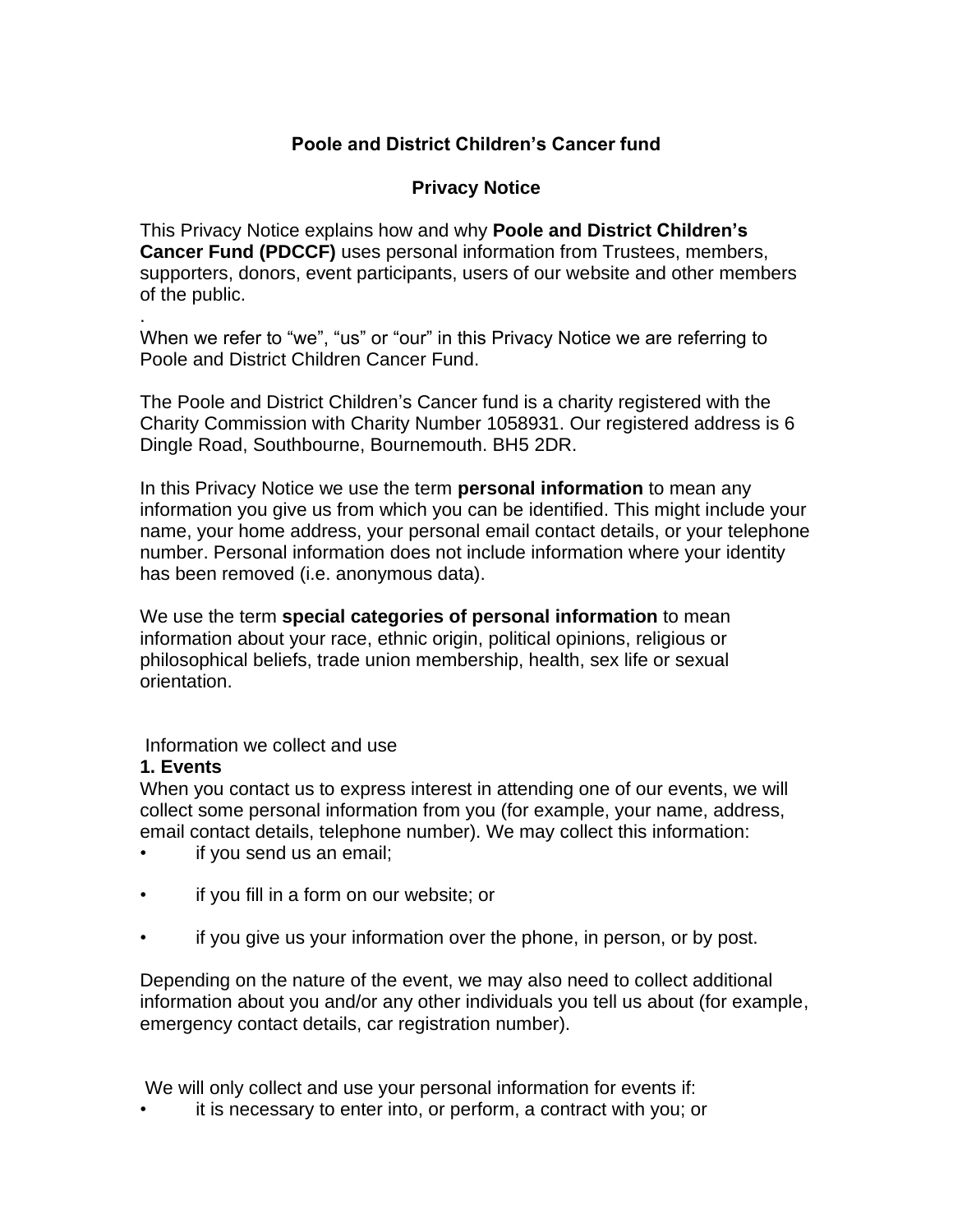• if we are satisfied that we have a legitimate interest to record and retain this information for the purposes of putting on the event.

For some events, we may need to collect and use special categories of personal information about you, for example, information about any health condition you have to ensure that you are able to participate in a particular event and/or to enable us to cater to your needs during an event. We will only collect and use your special category personal information in this way if we have your explicit consent.

# **2. Fundraising**

If you make a donation to us, we will keep a record of your personal information (for example, your name, address, email contact details, telephone number, tax status for Gift Aid purposes). We may collect this information:

- if you send us an email;
- if you fill in a form on our website; or
- if you give us your information over the phone, in person or by post.

We collect and use this information to:

• comply with our legal obligations to keep financial and business records; or

if we are satisfied that we have a legitimate interest to record and retain this information (for example, for internal administration purposes or for contacting you to acknowledge and thank you for your donation).

If you raise funds for us via a third-party website such as Virgin Money Giving we may receive your personal information from them, for example, if you have given your consent for us to contact you to say thank you.

## **3. Volunteering**

If you agree to volunteer at one of our events, we will ask you to provide some personal information (including your name, telephone number and email address).

Depending on the nature of the event and your involvement, we may need to collect and use special categories of personal information about you (for example, information about any health conditions you may have for insurance purposes).

We will rely on our legitimate interests to use your personal information in order to communicate with you in advance of the event and to host the event. We may also use your personal information where we have a legal obligation to do so, for example, to comply with health and safety law.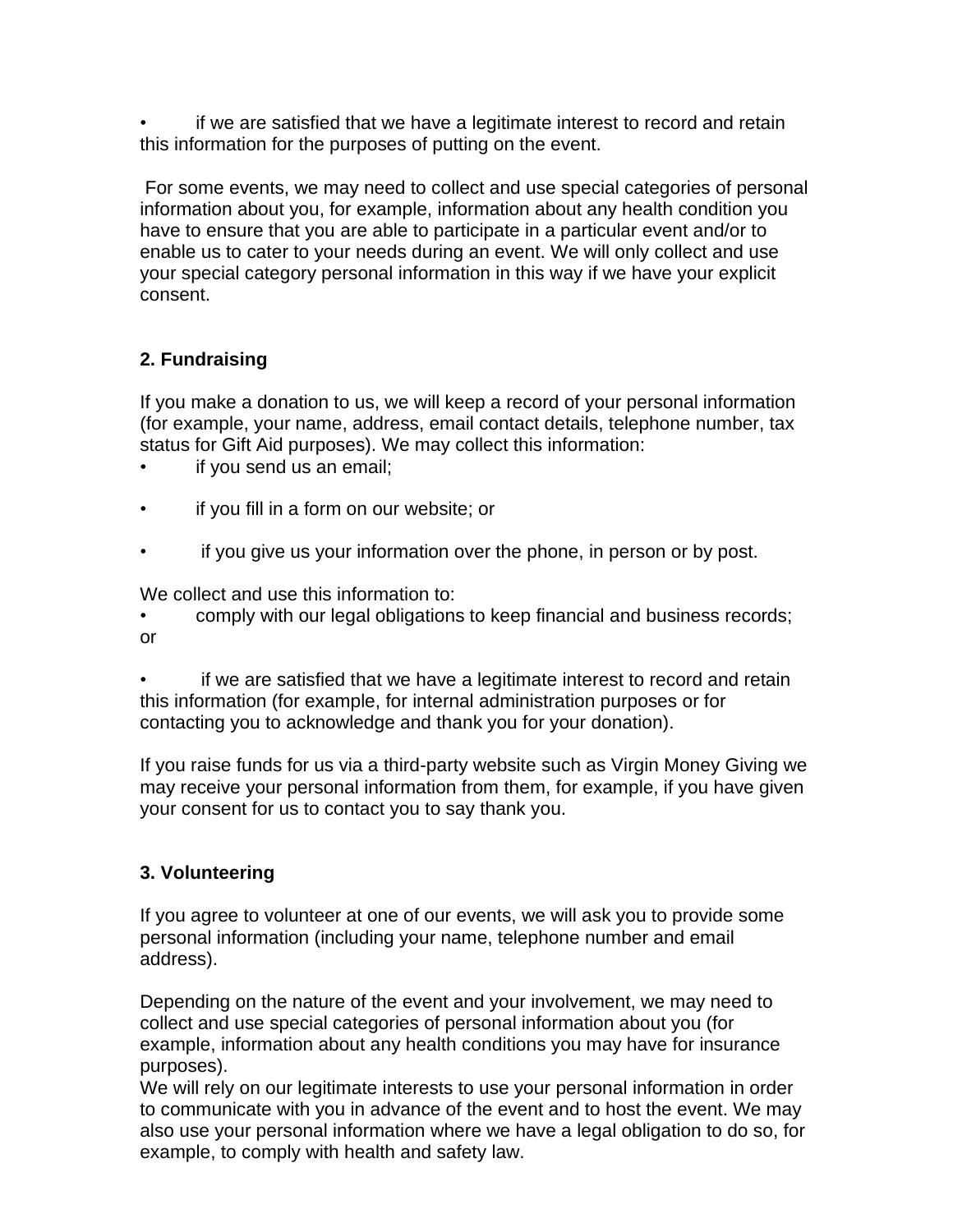If we collect and use any special categories of personal information about you for volunteering purposes, we will always ask for your consent.

# **4. Marketing**

We would like to keep in touch with you about the work that we do, events that we organise and ways in which you can support us (for example, by volunteering your time, by giving a financial donation or donation-in-kind).

Email, SMS and Internet Messages

We will only send marketing communications to you by email, SMS and/or internet messaging (such as What's App or Facebook Messenger) if we have your consent.

You can opt-out of electronic marketing by clicking the 'unsubscribe' link in any of our emails or by sending an 'opt-out' reply to messages. You can also email us at [enquiriespdccf@btinternet.com](mailto:enquiriespdccf@btinternet.com) at any time to opt-out, change your contact details or to update your communication preferences.

#### Post

We may also send marketing communications to you by post if we are satisfied that we have a legitimate interest to do so, (for example, to send a newsletter to our regular supporters), and as long as you have not previously told us that you do not want to be contacted in this way.

You can contact us at any time to tell us that you no longer wish to receive marketing by post or to update your contact details by sending an email to: [enquiriespdccf@btinternet.com](mailto:enquiriespdccf@btinternet.com) or by post to: 6 Dingle Road, Southbourne, Bournemouth.

## **5. Visitors to our websites**

We collect personal information that you provide when you fill in a form on our website. We will only collect and use your personal information in this way if:

• it is necessary to enter into, or perform, a contract with you; or

• if we are satisfied that we have a legitimate interest to record and retain this information, for example to contact you about an event or opportunity that you have expressed an interest in.

Our websites and materials may include links to other sites and other organisations not owned or managed by us and we cannot be held responsible for the privacy of any information that you provide to such entities.

## **6. Surveys**

From time to time, we ask you to take part in a survey. We will always explain how we will use any personal information that you give us by taking part in a survey.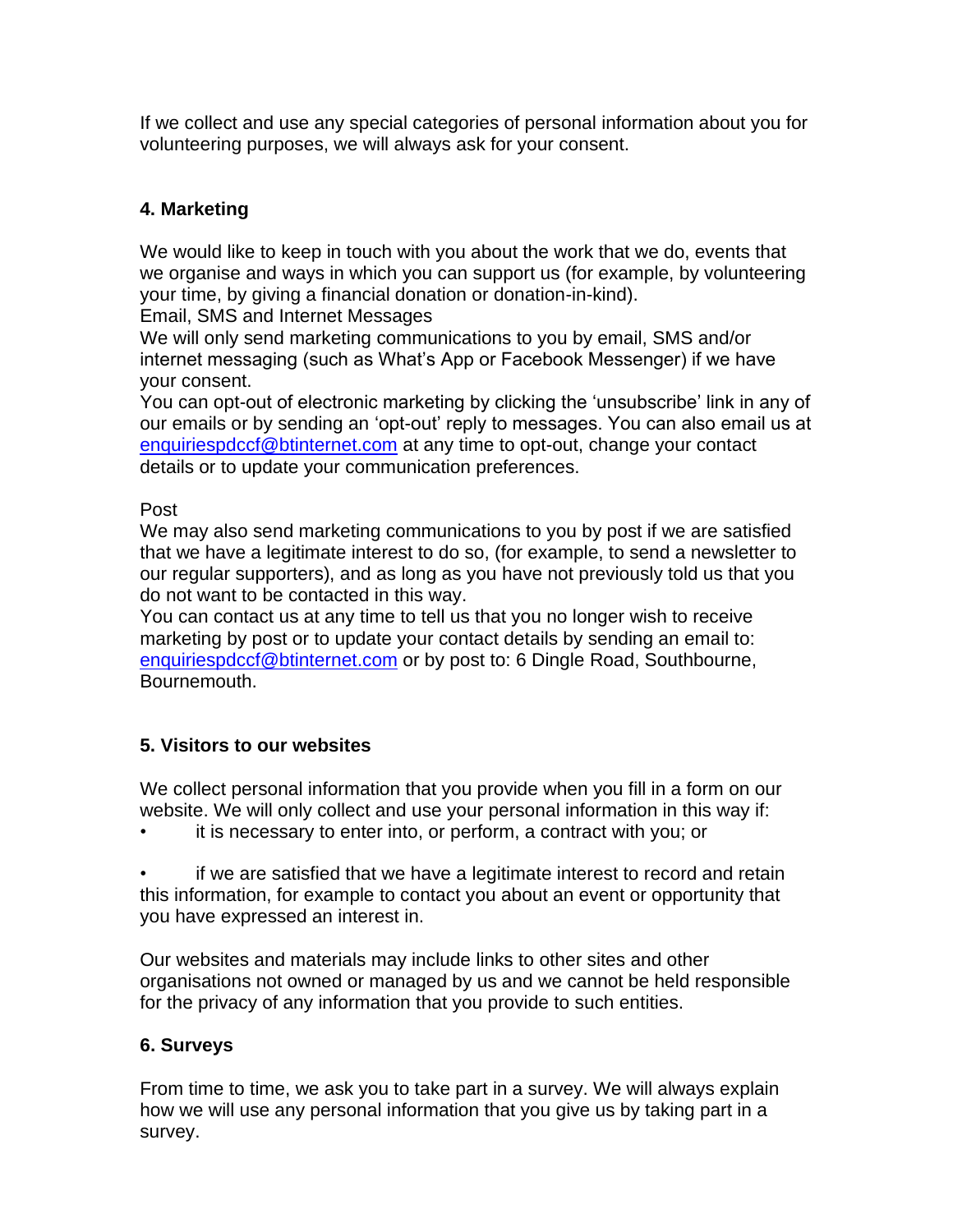We may use survey information to further our own legitimate interests or those of a third party (for example, to help us to improve the work that we are already doing or to assist us in developing our work in new areas).

In some circumstances, we may ask for your explicit consent to collect and use the personal information you give us in a survey (for example, if we wish to share your information with a third party or if we ask you to give us special categories of personal information).

## **7. People who contact us via social media**

If you send us a private or direct message via social media (for example, Facebook, Twitter, YouTube or Instagram), we may share this information with other PDCCF trustees if we are satisfied that we have a legitimate interest to do so, for example, in order to respond to a specific query or to pass on information. We will not share any personal information that you provide in a message with any other organisations without your consent.

This Privacy Notice does not cover how social media websites use your personal information and you should refer to their privacy notices. We encourage you to make use of the privacy settings and reporting mechanisms available to control how your personal information is used.

If you post or send any content on our social media accounts, forums or pages that we believe to be inappropriate, offensive, or in breach of any laws (for example, defamatory content), we may use your personal information to file a report to the social media provider and/or any relevant third parties such as your internet provider or law enforcement agencies.

#### **8. Queries and complaints**

If you send a query or complaint to us, we will use the personal information you provide to us (for example, your name and the name(s) of any other individuals involved) in order to process your query or complaint and respond to you. Where we consider it necessary or appropriate, we will share this information with third parties such as the Charity Commission, the Information Commissioner's Office or the Fundraising Regulator.

Changes to your personal information

If your personal details change, please help us to keep your information up to date by notifying us at [enquiriespdccf@btinternet.com.](mailto:enquiriespdccf@btinternet.com)

#### Sharing personal information

We only ever use your personal information if we are satisfied that it is lawful and fair to do so. We will never sell your personal information or share it with third parties who might use it for their own commercial purposes.

We will disclose your personal information to third parties:

• • where you have given us consent to share the information with the specific third party;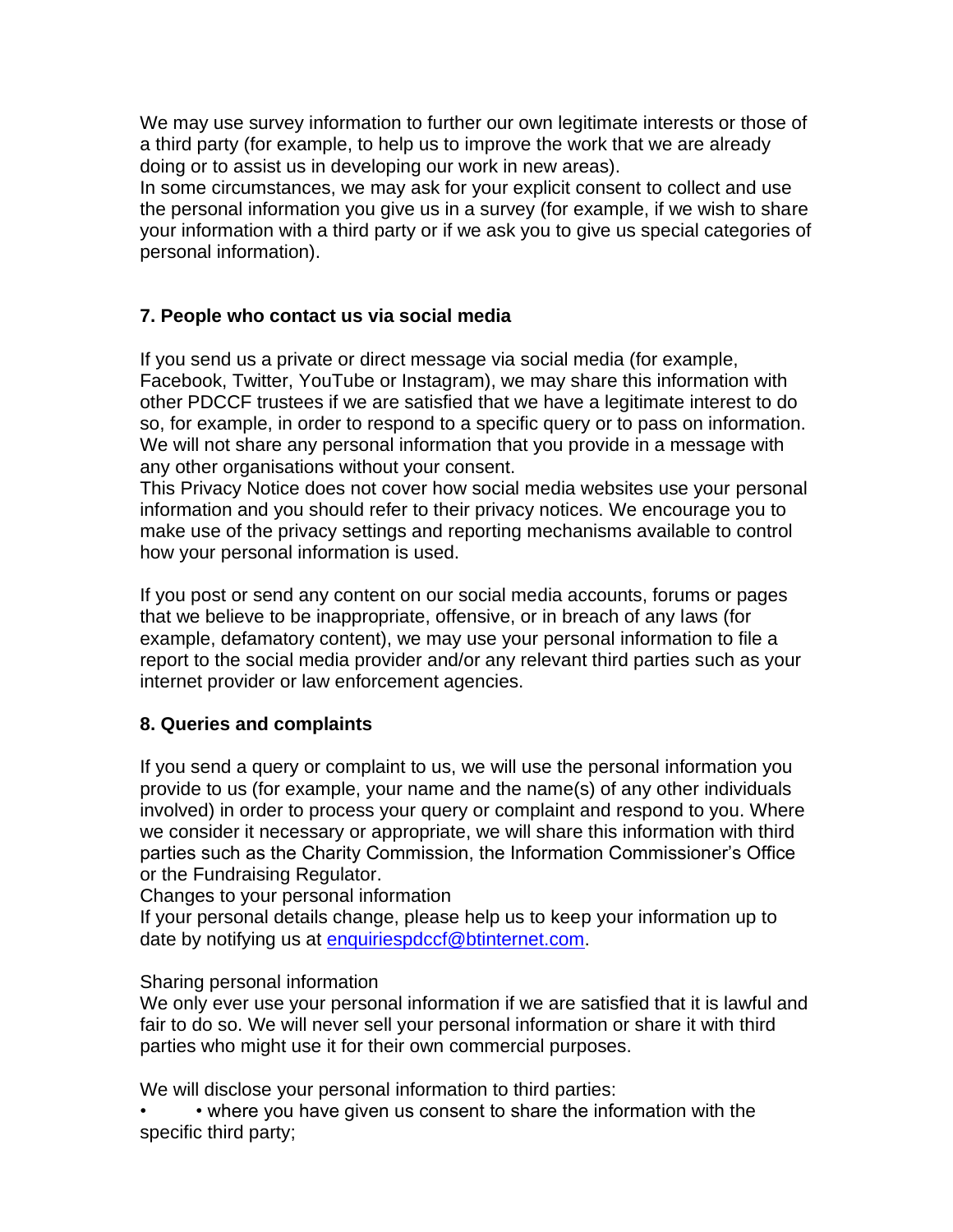- to process Gift Aid applications;
- to effect delivery to you of any service or product you have requested;

• to an event organiser in respect to any event you are taking part in or have applied to take part in;

• if we are under a legal duty to disclose or share your personal information, for example, if required to do so by a court order or for the purposes of prevention of fraud or other crime;

• where we are required to share information with regulators such as the Information Commissioner's Office, the Charity Commission or the Fundraising Regulator;

• to share information with our auditors, lawyers or other professional advisers;

• in order to enforce any terms and conditions or agreements between us;

• to protect our rights, property and safety, or the rights, property and safety of others (this includes exchanging information with other companies, organisations and regulators for the purposes of fraud protection and credit risk reduction).

• In some circumstances we may anonymise your personal information so that it can no longer be associated with you, in which case we may use such information without further notice to you.

#### • Data Security

We have appropriate security measures in place to prevent your personal information from being accidentally lost, used or accessed in an unauthorised way, altered or disclosed.

All personal information collected by us is stored securely.

• We store papers in lockable cabinets in our offices when not being actively used.

• Our offices are secure and only PDCCF trustees can access personal information.

We ensure that our employees, agents and contractors are aware of their privacy and data security obligations and we take reasonable steps to ensure that employees of

• third parties working on our behalf are aware of their privacy and data security obligations.

• • We limit access to your personal information to those employees, volunteers, agents, contractors and other third parties who have a need to know to fulfil their obligations and duties.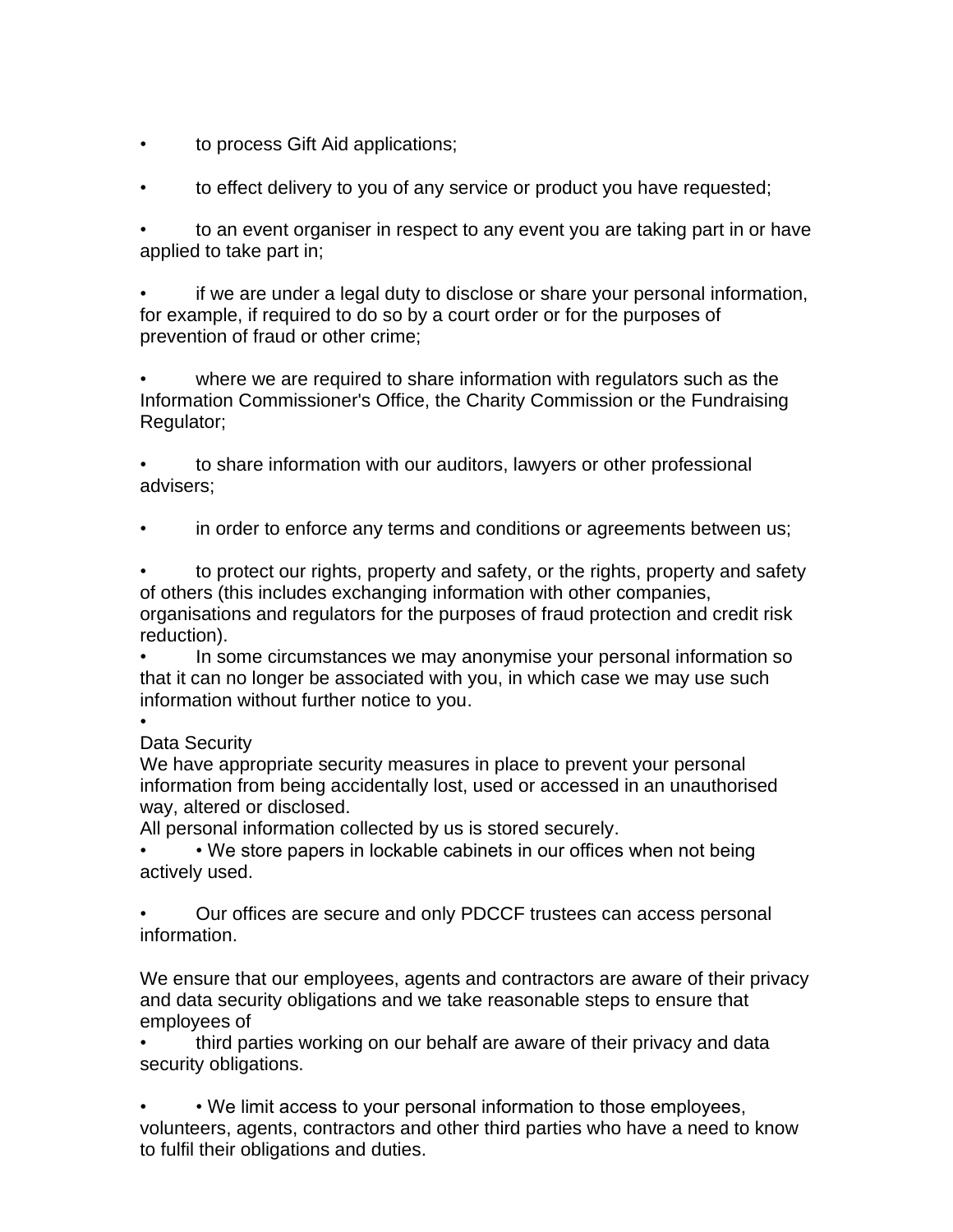We have put in place procedures to deal with any suspected data security breach and will notify you and any applicable regulator of a suspected breach where we are legally required to do so. However, the transmission of information via the internet is never completely secure.

• Although we will do our best to protect your personal information, we cannot guarantee the security of your electronic information transmitted to us and any transmission is at your own risk. We cannot accept responsibility for any unauthorised access or loss of personal information that is beyond our reasonable control.

#### Data retention

We will only retain your personal information for as long as necessary to fulfil the purposes we collected it for, including for the purposes of satisfying any legal, accounting, or reporting requirements.

Our default retention period for personal information is 7 years from the date we receive the information, unless otherwise specified by law. However, we may keep certain records for shorter or longer periods as we deem necessary, for example:

• to provide a service to you such as taking part in one of our events;

where you have given us permission to use your personal information to contact you in the future (for example, for marketing, fundraising or campaigning purposes); or

where we have a legal or regulatory requirement to keep records for longer than 7 years or

• for archiving purposes (for example, photographs of past events); or

• to defend legal proceedings or if there is an on-going investigation relating to the information.

• To determine the appropriate retention period for personal information, we consider the amount, nature, and sensitivity of the information, the potential risk of harm from unauthorised use or disclosure of your personal information, the purposes for which we process your personal information and whether we can achieve those purposes through other means, and the applicable legal requirements.

We review the personal information (and the categories of personal information) we hold on a regular basis to ensure the data we are holding is still required and is accurate. If we discover that certain information we are holding is no longer necessary or accurate, we will take steps to correct or delete the information. Where your information is no longer required, we will ensure it is disposed of in a secure manner.

## Your rights

Under certain circumstances, by law you have the right to:

• Receive the information contained in this Privacy Notice